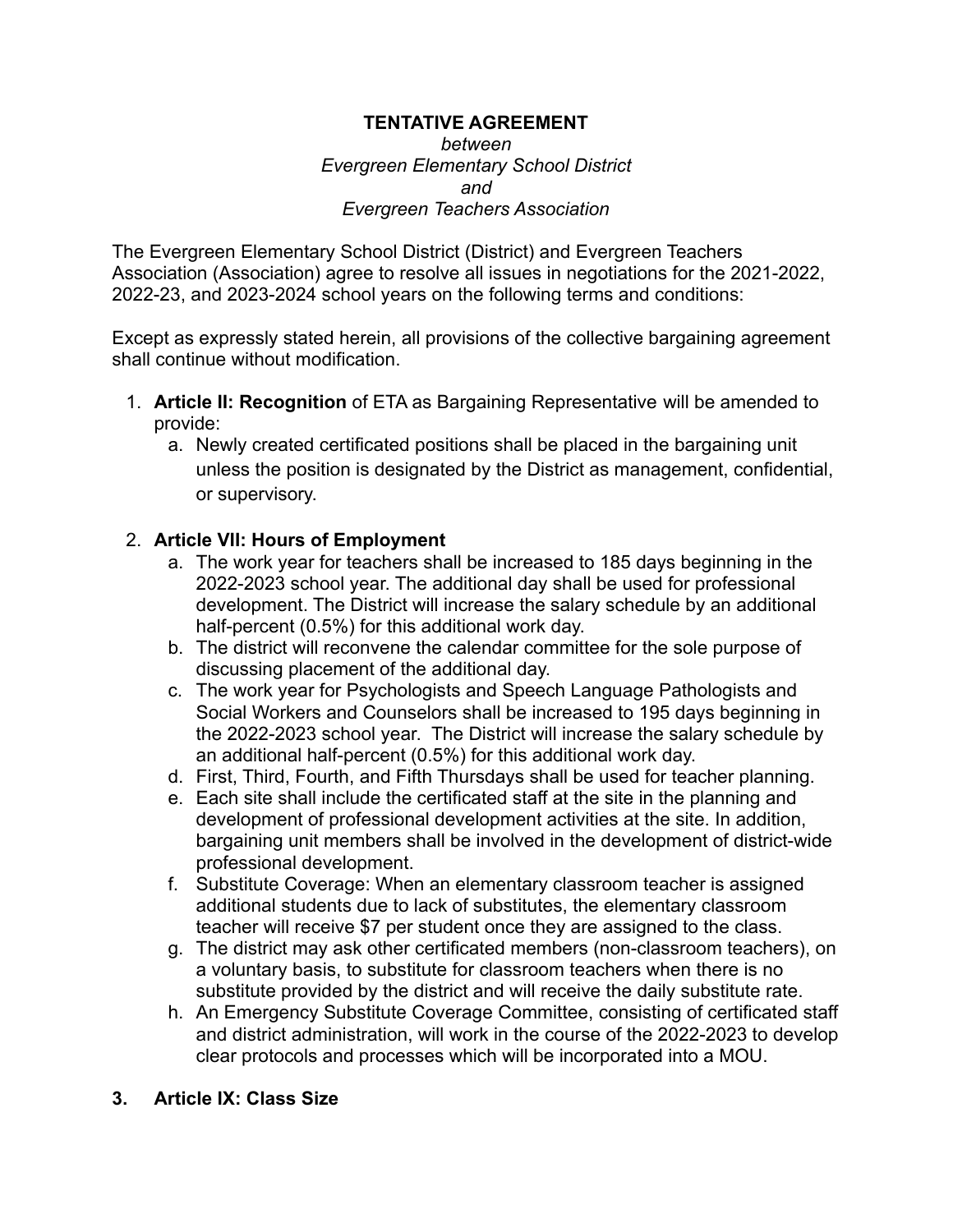- a. Preschool Intensive Support Program (ISP) Class Size:
	- i. For the 2022-2023 and 2023-2024 school years, the District will agree to a Side Letter stating a goal to load Preschool ISP classes to no more than 8 students per teacher. If a 9th student enrolls, an additional trained staff member will be placed in the classroom. Additionally, a meeting will occur with the affected teacher, the Director of Special Education or designee, the Director of Human Resources or designee, and a representative of ETA within 5 working days. Solutions will be explored and agreed upon to resolve the class size and caseload concerns.
	- ii. If the 9th student is enrolled, a stipend shall be paid to the teacher at the rate of \$10.00 per day per student for any student in excess of 8, commencing ten (10) days after the enrollment. The stipend will be retroactive to the first day of enrollment.
	- iii. All other terms of the ISP MOU dated July 2020 will continue to be in effect for the 2022-23 and 2023-2024 school years.
	- b. TK-8th Grade Intensive Support Program (ISP) Class Size:
		- i. For the 2022-2023 school year, the District will agree to a Side Letter stating a goal to load TK-8th grade ISP classes to no more than 10 students per teacher. If an 11th student enrolls, an additional trained staff member will be placed in the classroom. Additionally, a meeting will occur with the affected teacher, the Director of Special Education or designee, the Director of Human Resources or designee, and a representative of ETA within 5 working days. Solutions will be explored and agreed upon to resolve the class size and caseload concerns.
		- ii. If the 11th student is enrolled, a stipend shall be paid to the teacher at the rate of \$10.00 per day per student for any student in excess of 10, commencing ten (10) days after the enrollment. The stipend will be retroactive to the first day of enrollment.
		- iii. All other terms of the ISP MOU dated July 2020 will continue to be in effect.
- c. Special Day Class (SDC) Class Size:
	- i. The district shall load SDC classes to the smallest number practicable. If the 13th student is enrolled, a meeting will occur with the affected teacher, the Director of Special Education or designee, the Director of Human Resources or designee, and a representative of ETA within 5 working days. Solutions will be explored and agreed upon to resolve the class size and caseload concerns.
- d. Psychologist & Speech Language Therapist Caseloads: Workload considerations must be addressed when establishing the caseloads of Psychologists and Speech Language Therapists. The caseload of Psychologists and Speech Language Therapist will be determined after reviewing the service requirements and other workload considerations for each individual student on the caseload.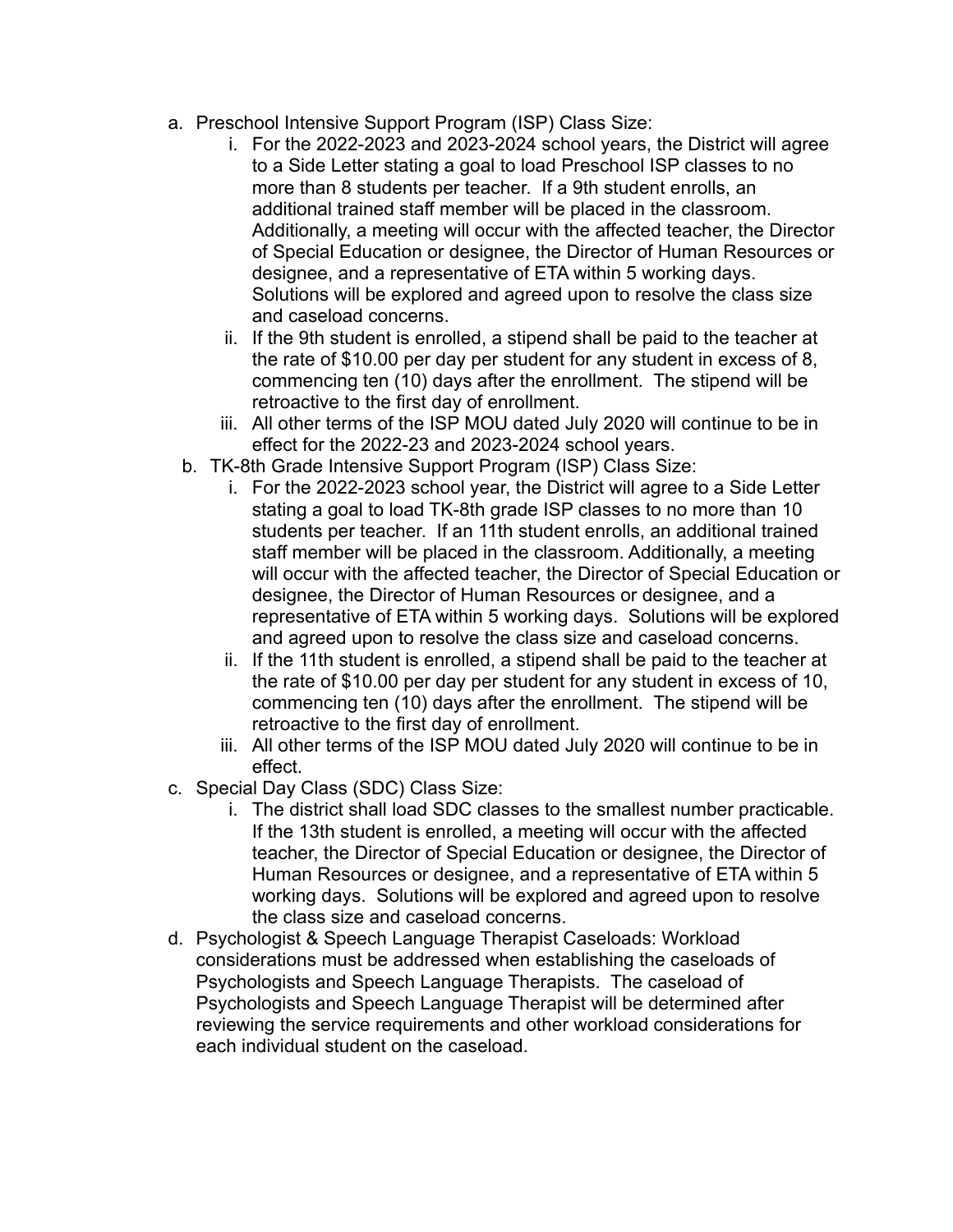- i. A lead speech language therapist will work with the Director of Pupil Services or other district designated administrator to determine appropriate SLP caseloads and adjust accordingly.
- ii. A lead psychologist will work with the Director of Pupil Services or other designated district administrator to determine appropriate psychologist caseloads and adjust accordingly.
- e. TK Class Size:
	- i. Transitional Kindergarten class sizes for the 2022-2023 will be staffed with at least one certificated classroom teacher and one paraprofessional and will not exceed 24 students per class. Transitional Kindergarten class sizes for the 2023-2024 school year and ongoing school years will be staffed with at least one certificated classroom teacher and one paraprofessional and will not exceed 20 students per class.
- f. Middle School Class Size:
	- i. Each middle school site shall be allocated a maximum of 30 hours per year to compensate teachers at the contractual overtime rate for participating in the development and monitoring of the Master Schedule for the site. Each middle school site shall have the discretion to determine the number of teachers and which teachers will be selected to assist in developing and monitoring the site's Master Schedule.

## **4. Article XIII: Leaves**

a. Bereavement Additions: Miscarriage, stillbirth, and birth loss will be covered under bereavement (Article 8.7).

## 5. **Article XV: Wages, Health, and Welfare**

- a. For the 2021-2022 school year, the base salary schedules will be increased by five percent (5%) retroactive to July 1st, 2021.
- b. For the 2022-2023 school , the base salary schedules will be increased by six percent (6%) effective July 1, 2022.
- c. For the 2023-2024 school, the base salary schedules will be increased by four percent (4%) effective July 1, 2023.
- d. Additional annual stipends for the following unit members will be added to the salary schedule:
	- i. SPED: \$2,250 (All SDC, ISP, RSP, and APE teachers)
	- ii. BCLAD: \$2,000
	- iii. Middle School Athletic Directors: \$2,000
	- iv. Lead Speech Language Therapist: \$1,000
	- v. Lead Psychologist: \$1,000
- e. New Employee Salary Placement:
	- i. Effective as of the 2022-2023 school year, Appendix B Section C 1 of the collective bargaining agreement will be amended to provide: